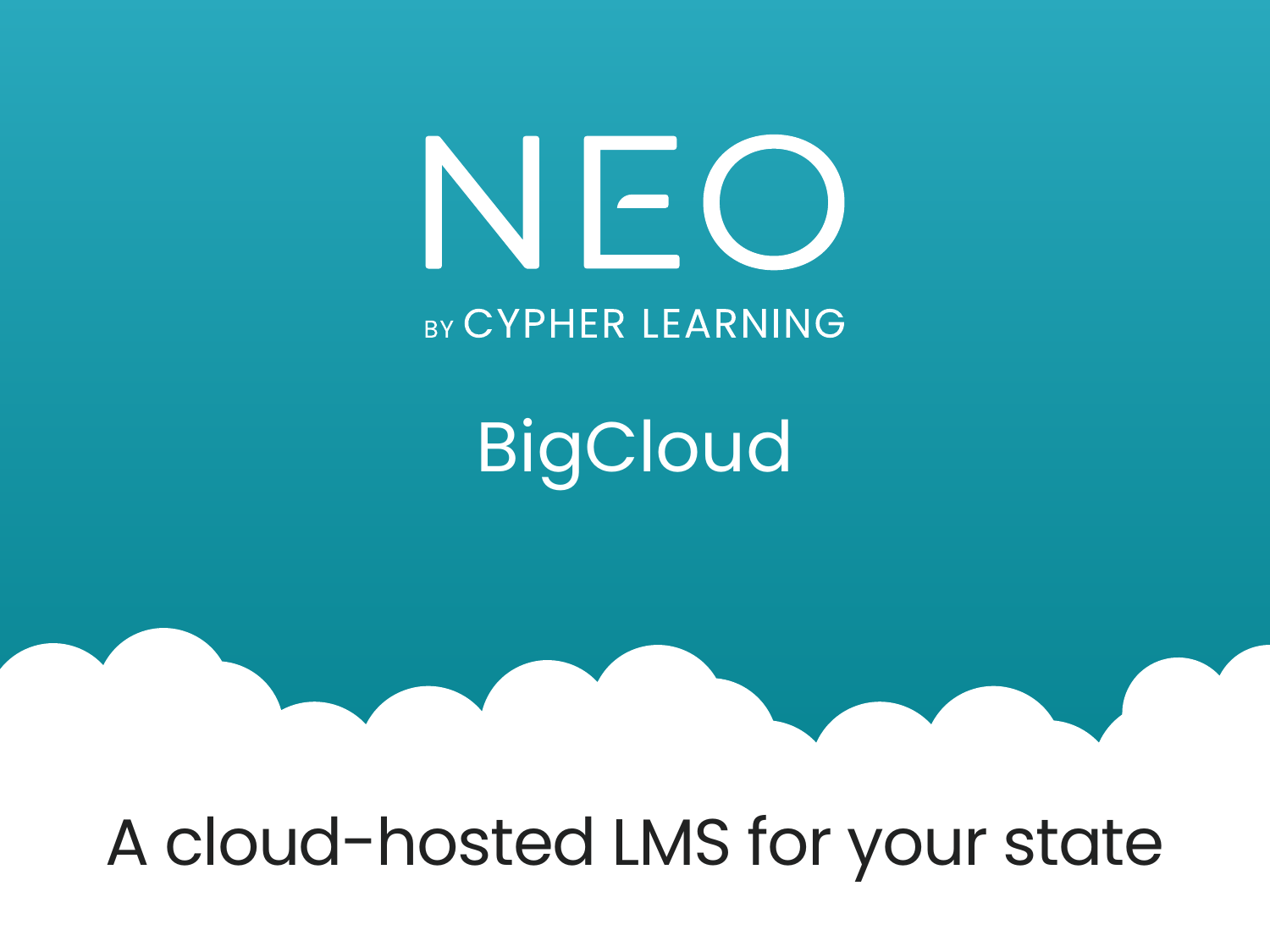#### The Evolution of Cloud-Hosted LMS



We believe that there is a natural evolution of the scale of cloud-hosted LMS:











School District District State / Province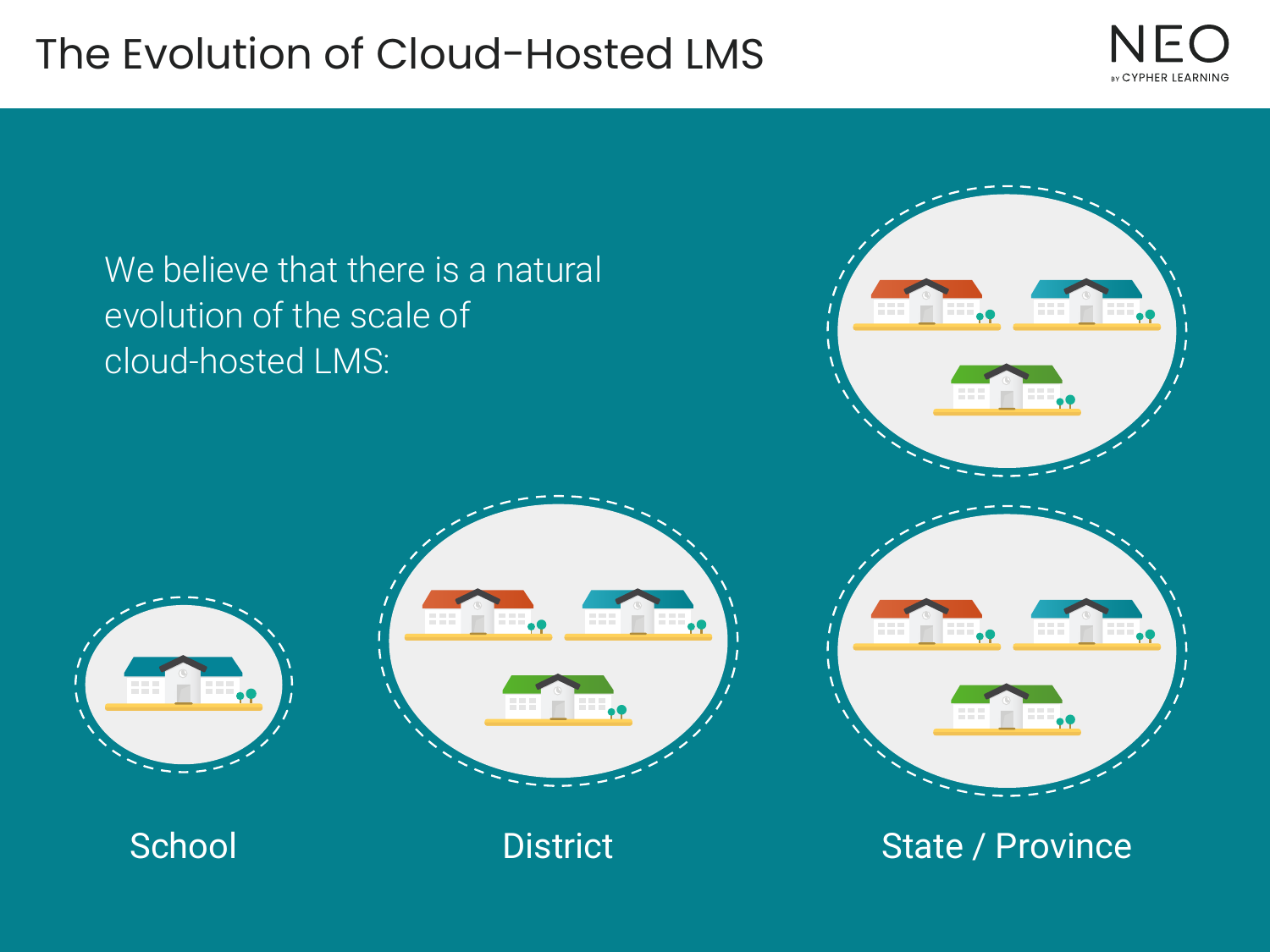#### School Cloud



Schools are quickly moving away from hosting an LMS on their own servers to a cloud-hosted LMS such as NEO.

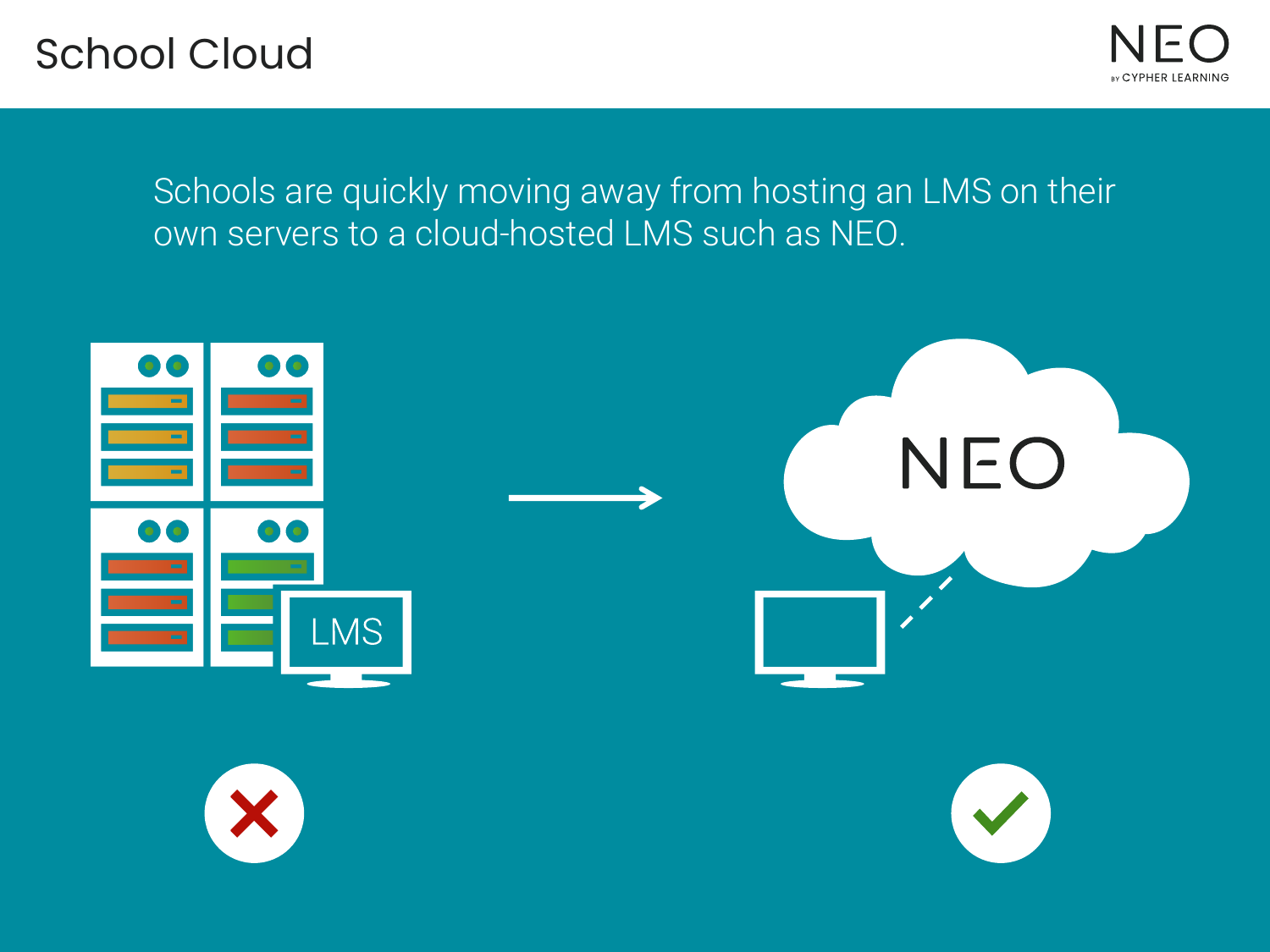#### School Cloud Architecture



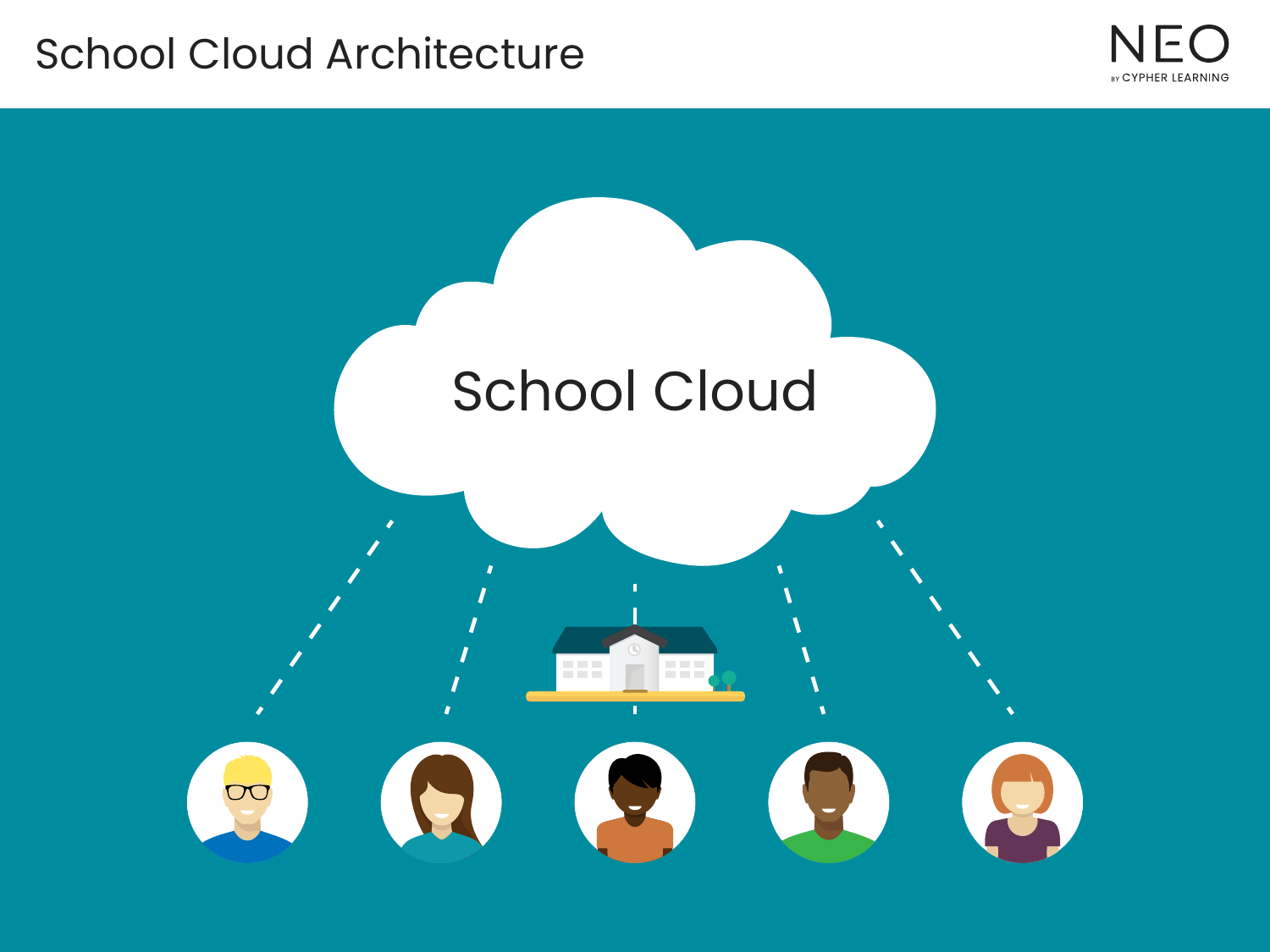#### School Cloud Benefits



Nothing to download, install, or maintain



No need to have server-savvy staff



Cost savings



Access from anywhere, anytime, any device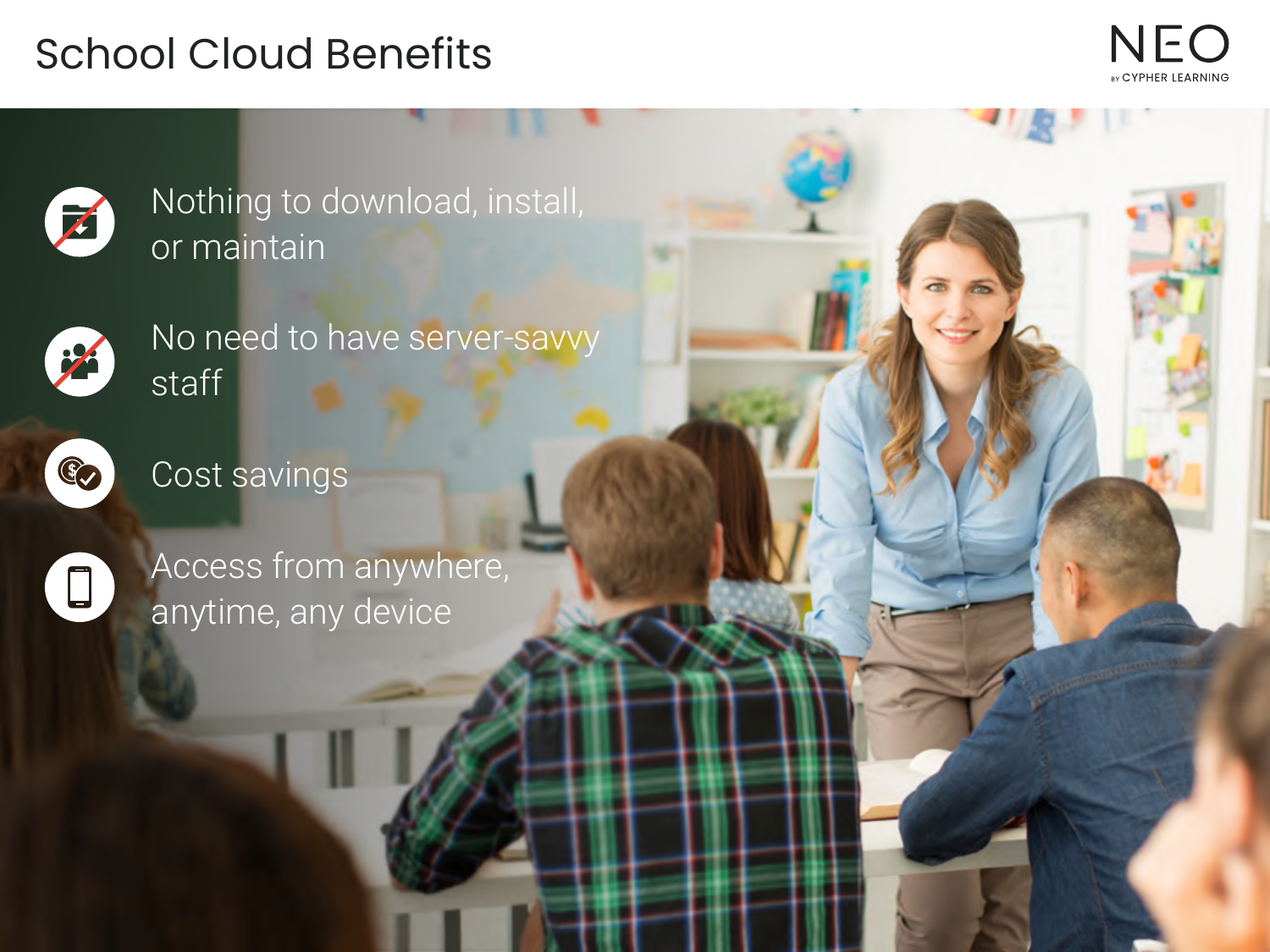#### School Cloud Benefits

**EAS** 



NEO

**COL** 

55

 $\overline{\mathcal{M}}$ 

When enough schools in a district adopt the same cloud LMS, it's a good idea for the entire district to standardize on the same LMS.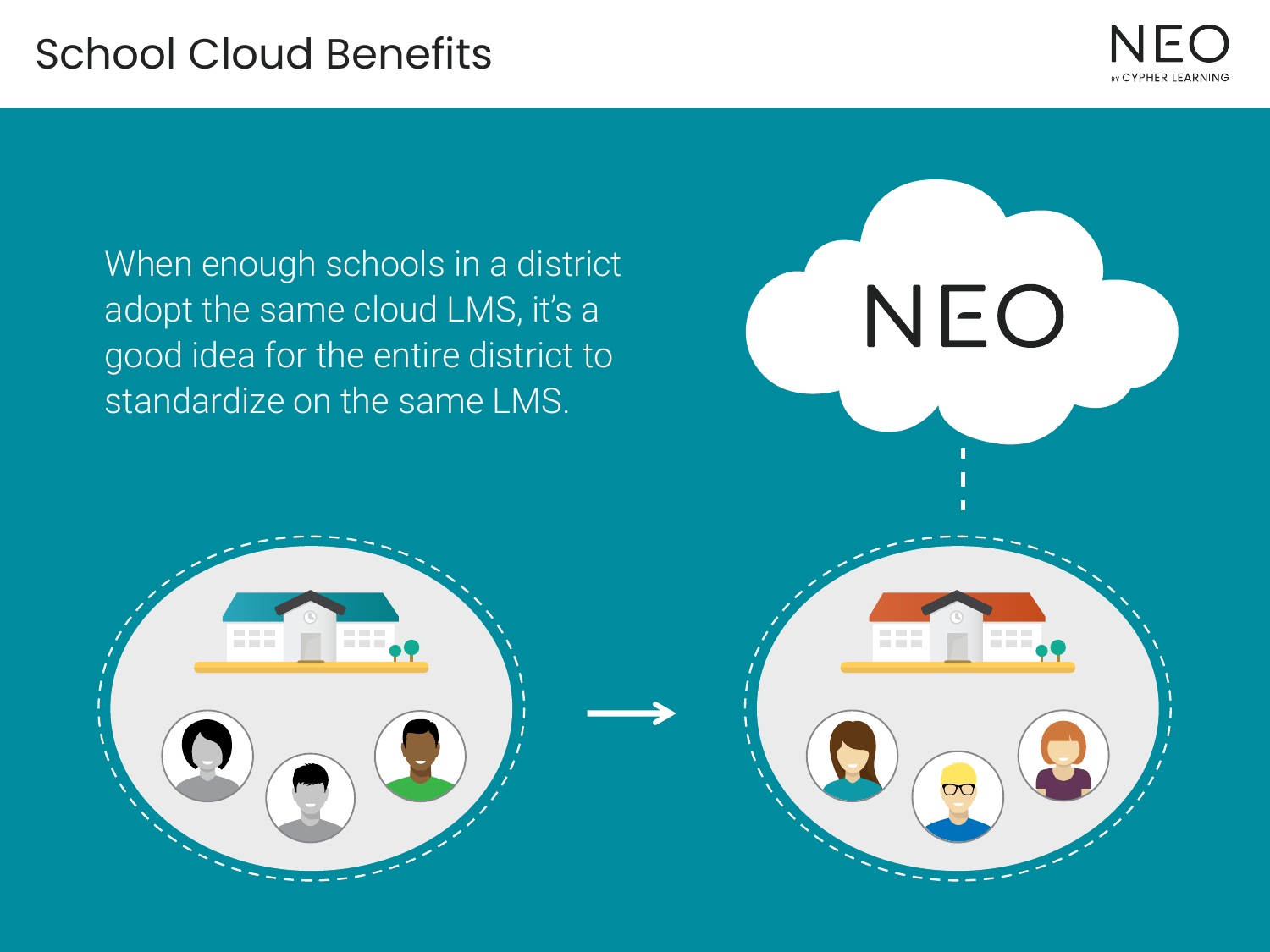#### District Cloud Architecture



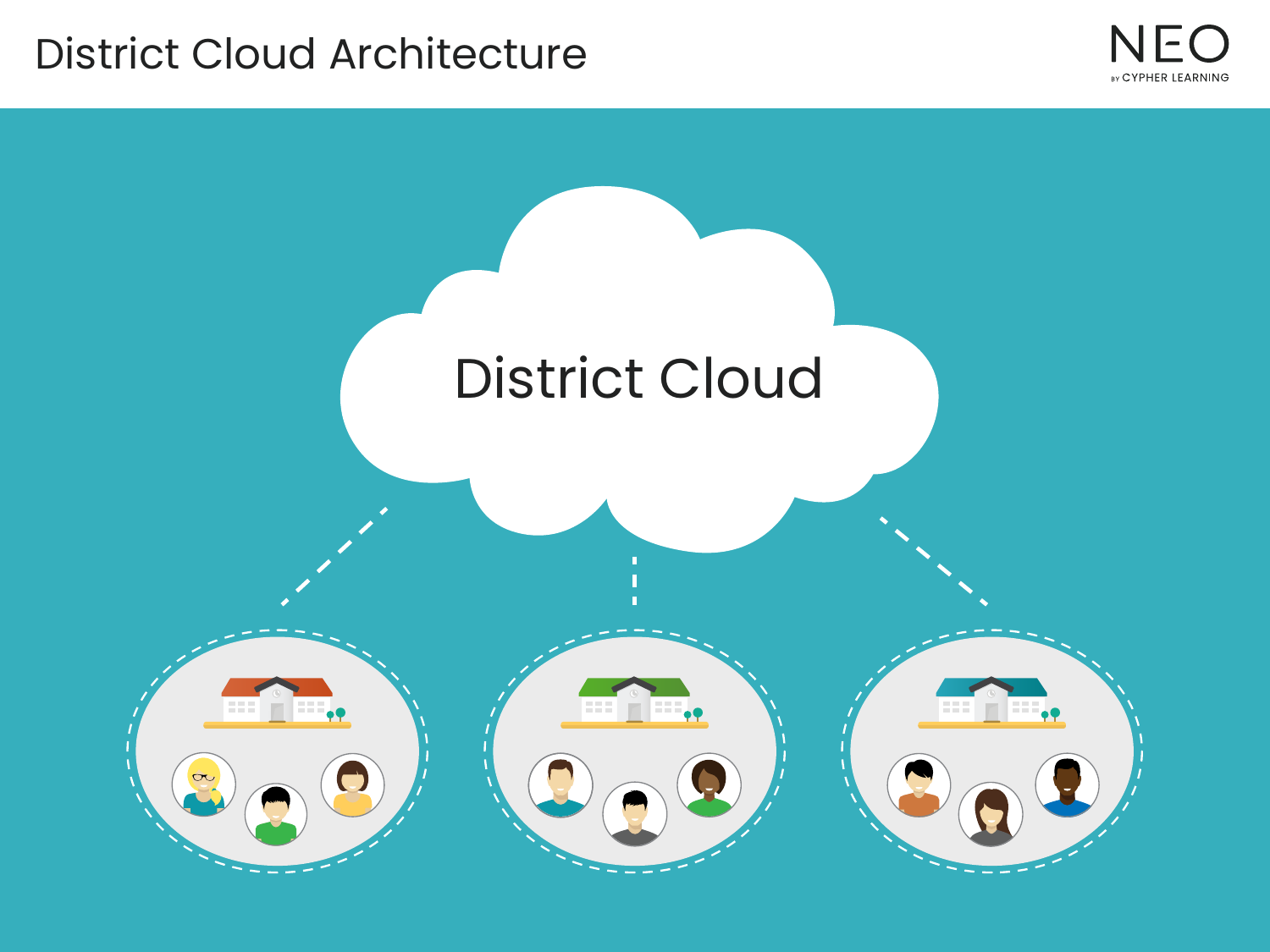## District Cloud Benefits





Share resources between schools



Collaboration between schools



Only one LMS for teachers/students to learn



Run analytics across all users in district



Administer entire district from single account



Cost savings for bulk purchase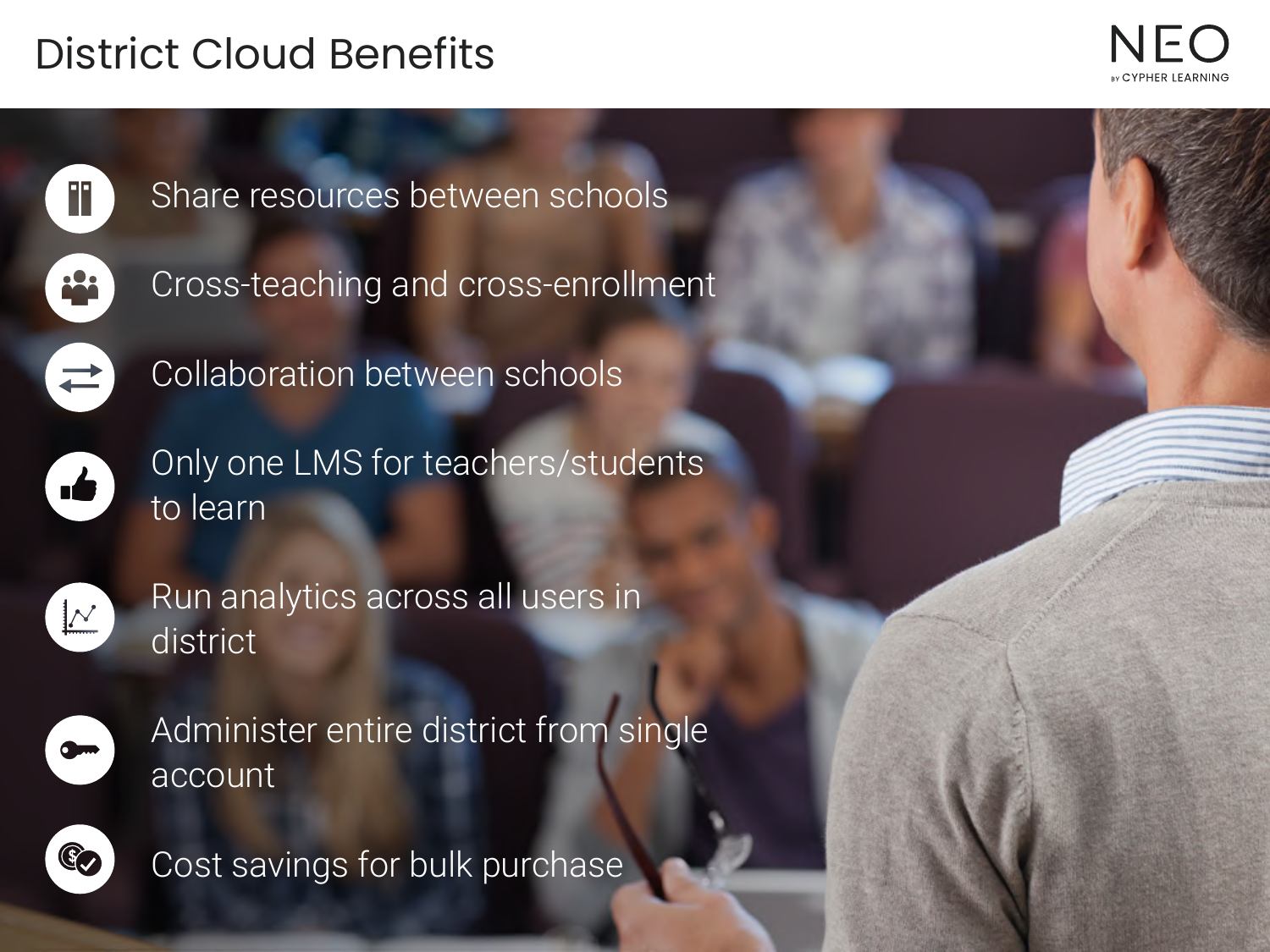#### State Cloud



There's no reason to stop at district clouds; all of the schools and districts in a state can adopt the same cloud LMS!

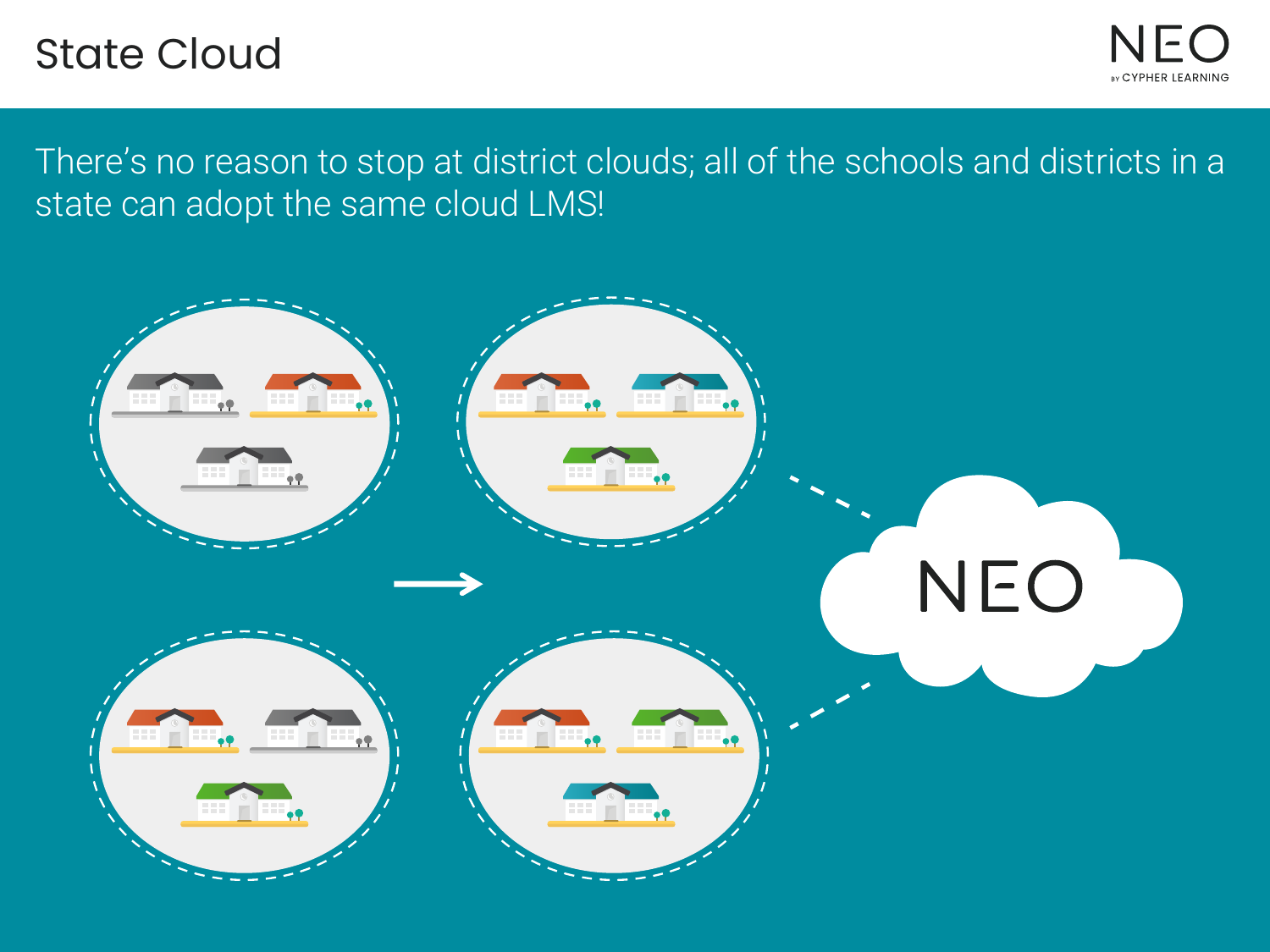#### State Cloud Architecture



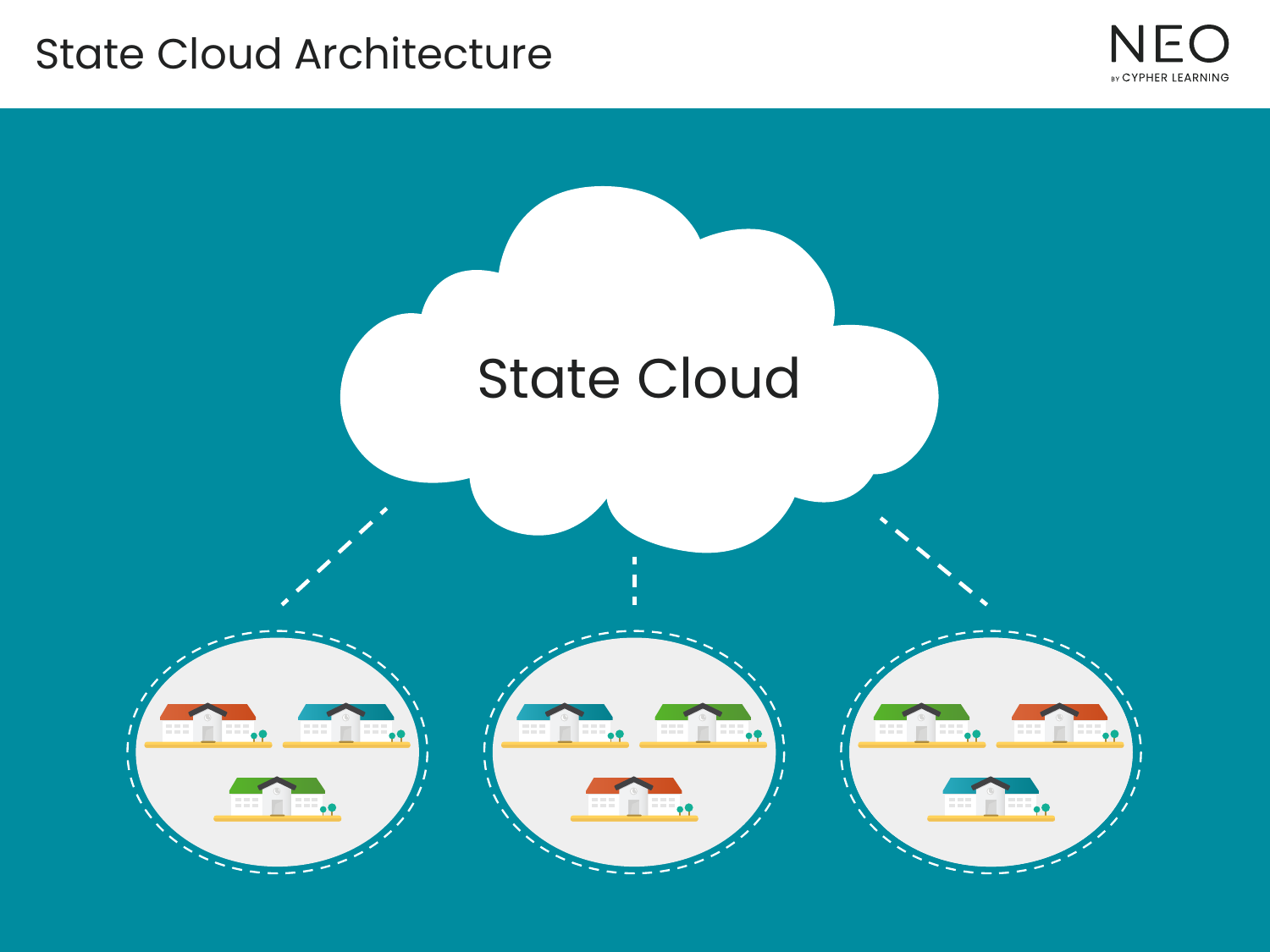#### State Cloud Benefits





Share resources between all districts



Administer state cloud from a single account



Run analytics on all users in your state



Collaboration across your state



Larger cost savings from bulk purchase

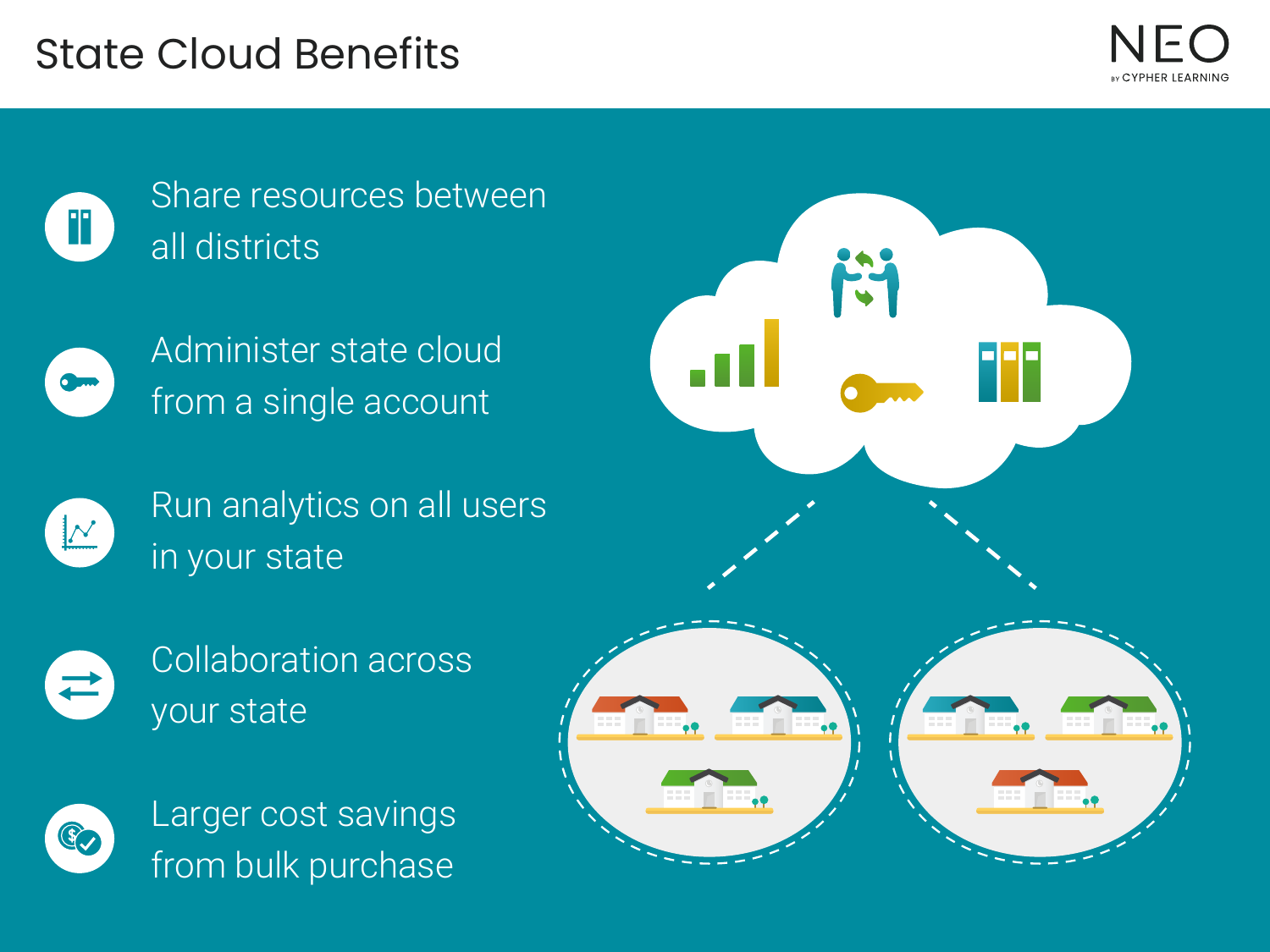## Examples of Resource Sharing





Share standard state curricula standards



Share localized educational materials



Share standardized class templates



Align resources with state proficiencies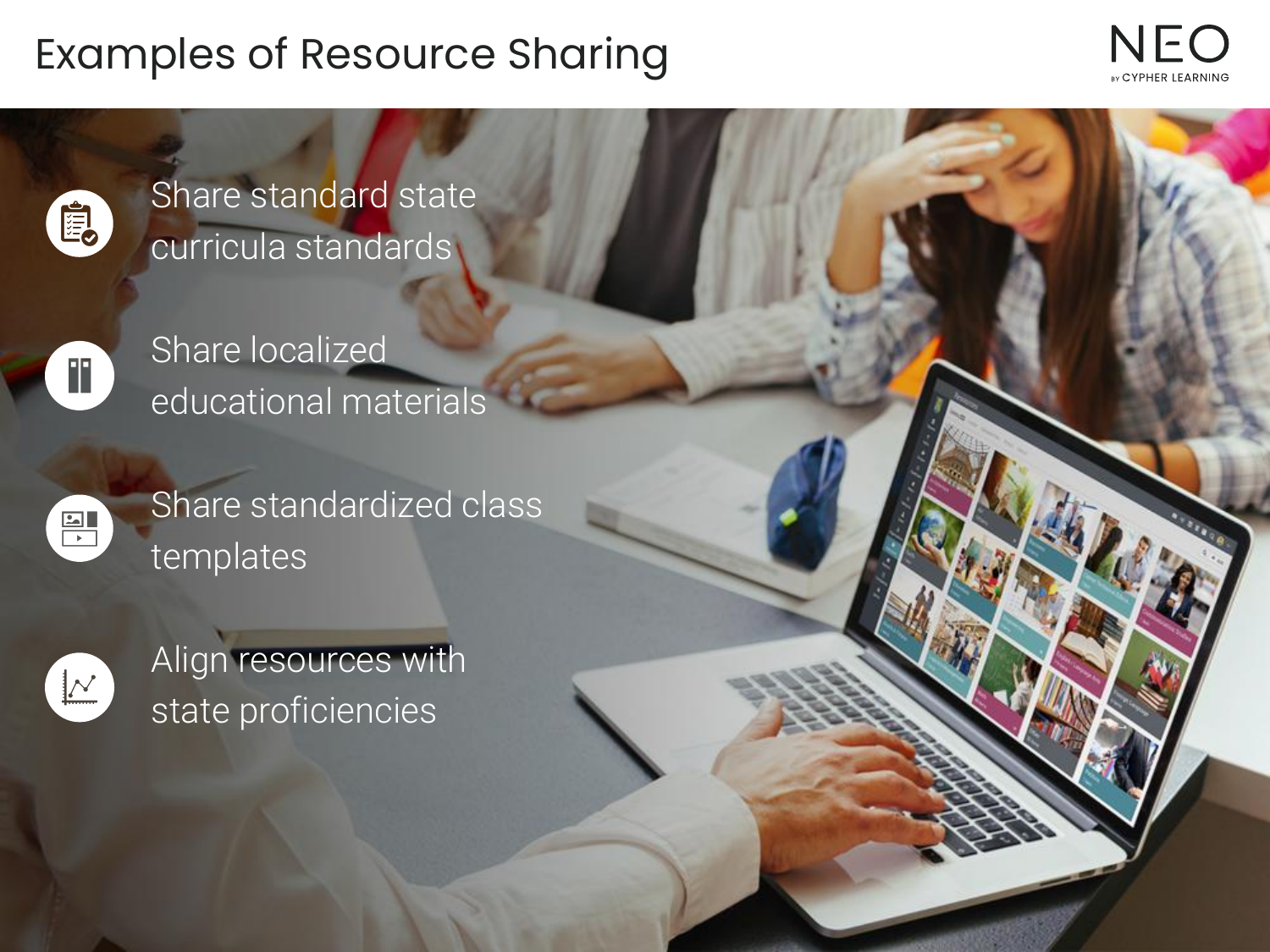## Examples of Collaboration





Subject-specific groups for teachers



Statewide study groups for students



Web conference between schools

昌

Wikis for best practices

Cross-school projects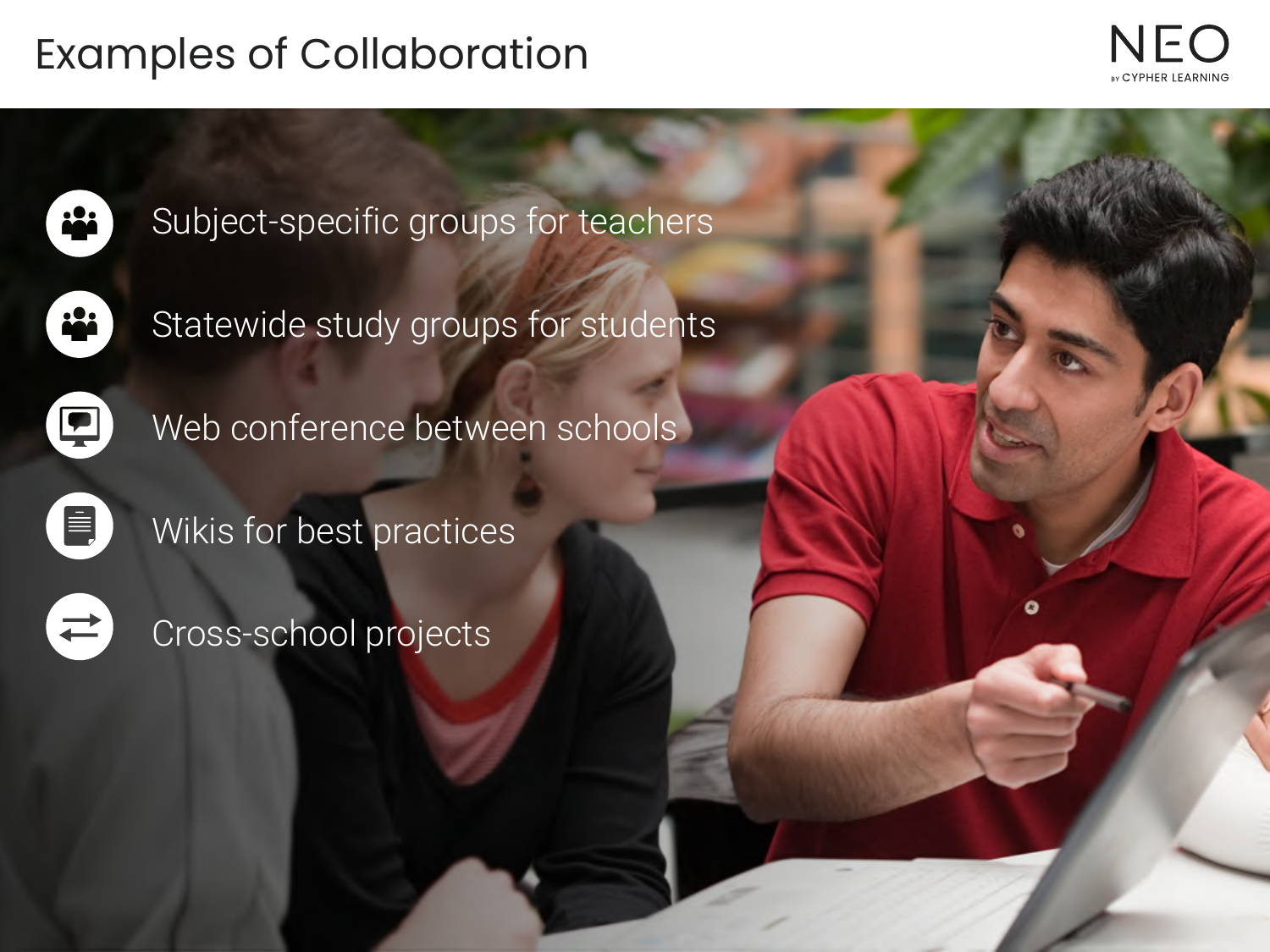# Examples of Analytics



**TTED**:



Find top 20 math students in the state



Find top 50 teachers by average grade



Find top 100 ranked students



Find schools with low attendance rates



Find districts with high parent satisfaction



Find top 100 students by average grade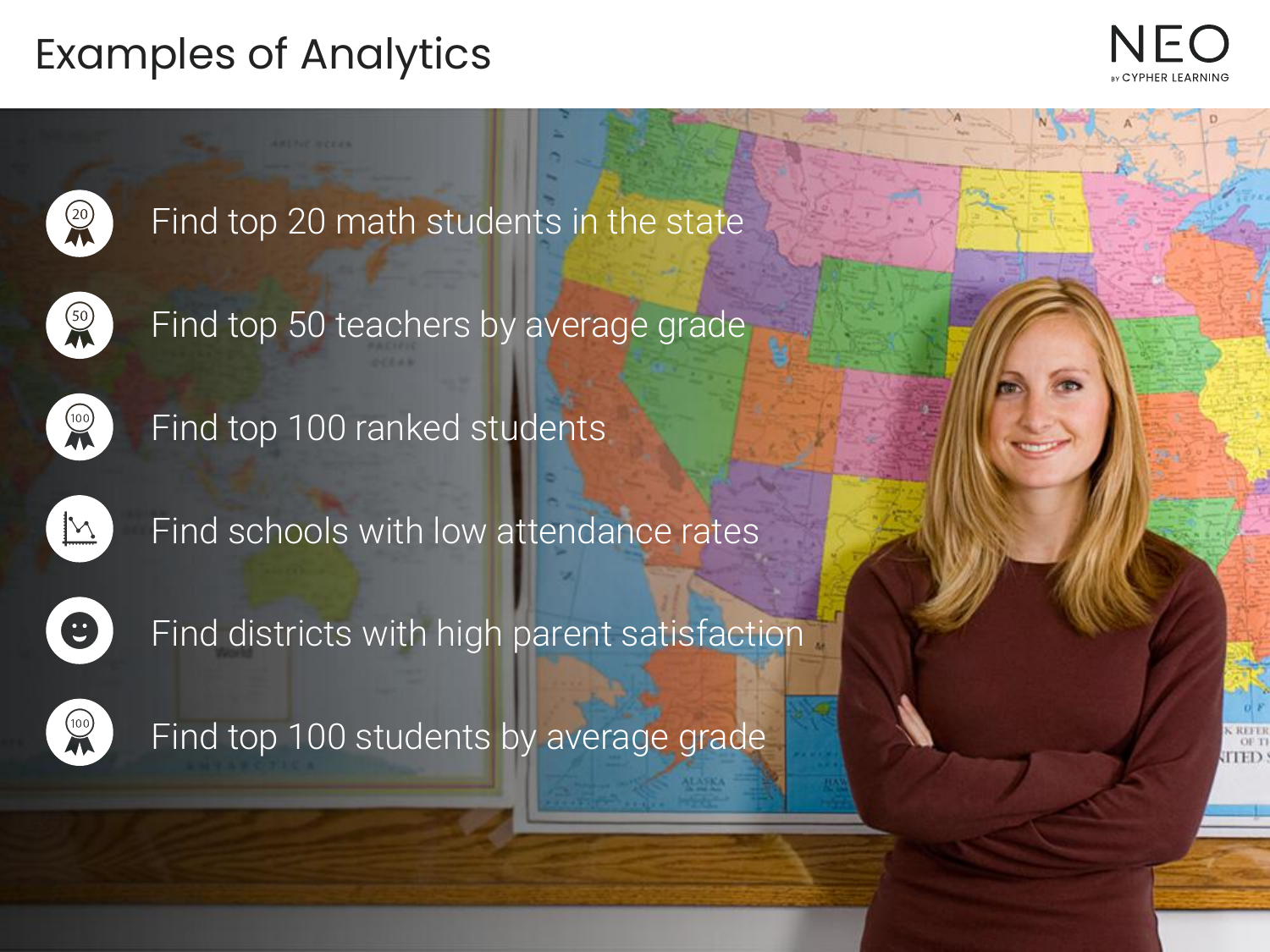#### Examples of Administration





Set security policies for entire state



 $\ast\ast\ast$ 

Enable/disable key features for state

Reset passwords for specific district



Bulk import millions of student accounts



Sync system with government database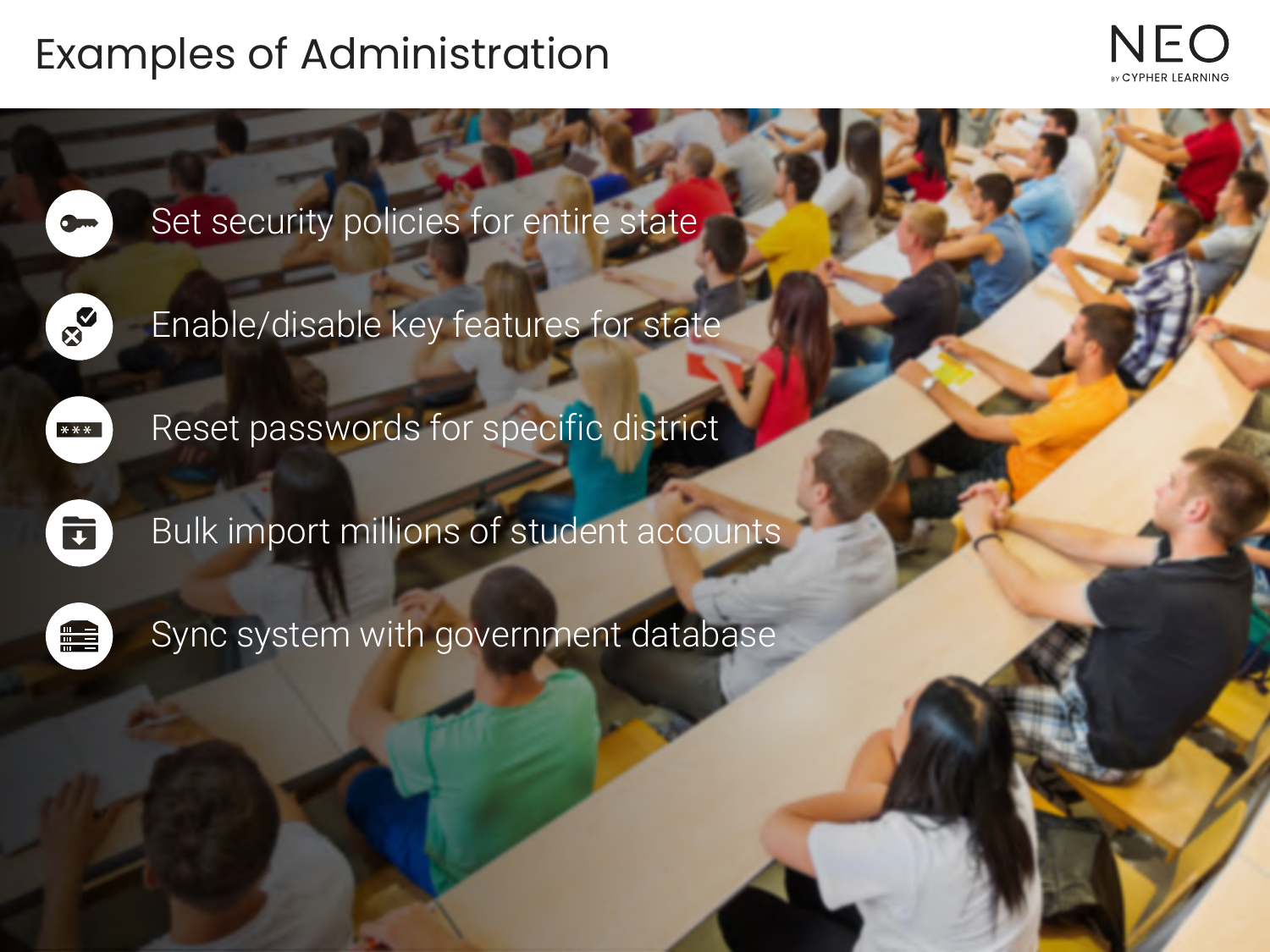# Introducing NEO BigCloud



 $\overline{a}$ 

de Analyss

and sections can be completed in a

& Alex & Deta

How to use your DSLR

Lessons

NEO BigCloud builds upon NEO LMS, which is:



Massively scalable



Highly reliable (99.99+% uptime)



Easy to use



Works well on all devices



Very cost effective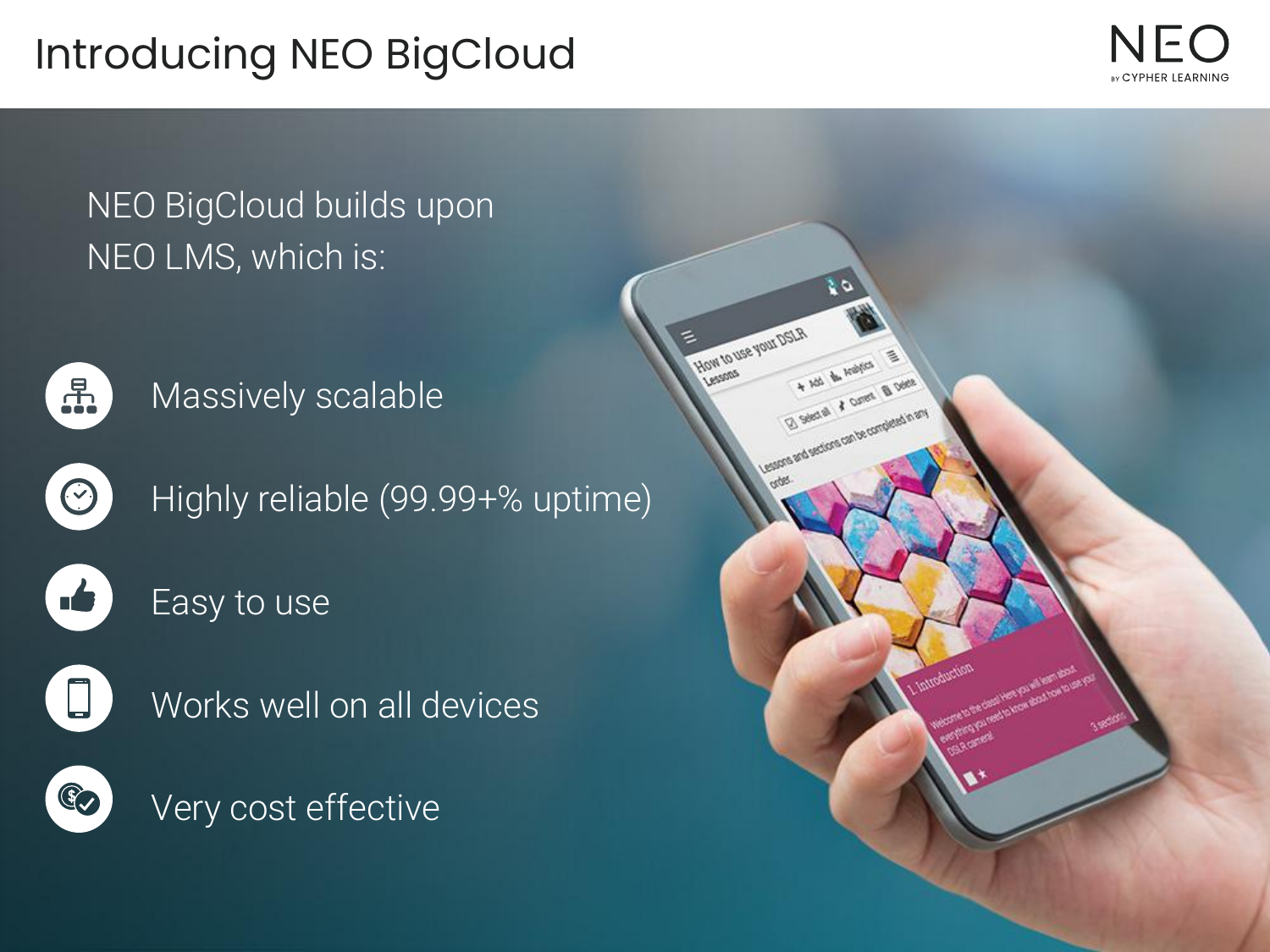# NEO BigCloud Special Features





Support multiple districts in the same portal

T







State-level admin accounts



Significant discounts